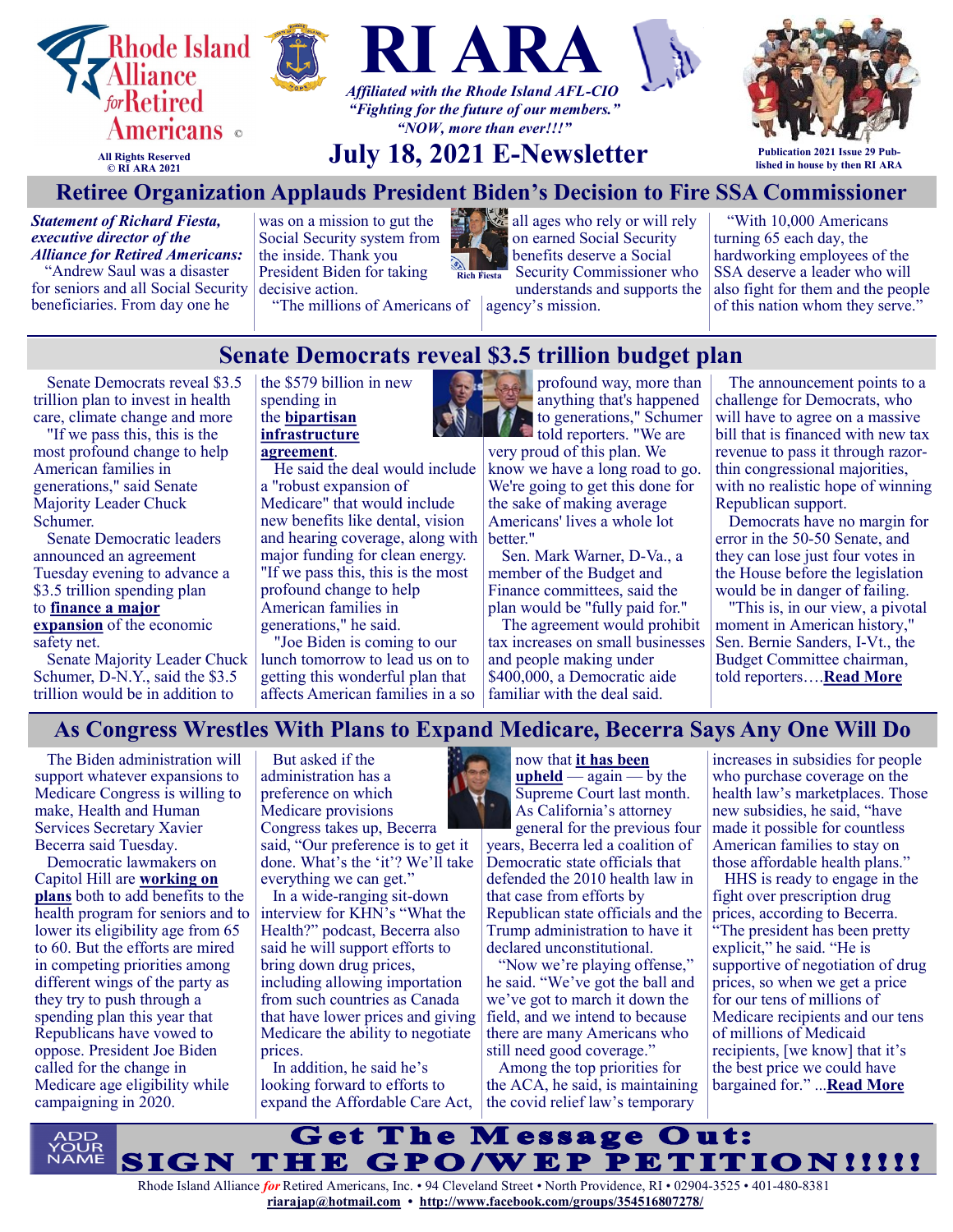#### **Congressional Inaction Could Cost Thousands in Social Security, Says New Analysis From The Senior Citizens League**

An estimated 4 million people who were born in 1960 face lower Social Security benefits caused by the COVID-19 caused recession and high unemployment, warns The Senior Citizens League (TSCL). "A flawed feature of the Social Security benefit formula could cause reductions, but Congress can prevent this from happening if it takes action soon," states Mary Johnson a Social Security policy analyst for The Senior Citizens League. To prevent benefit cuts, Congress would need to enact legislation by the end of 2021, before the 1960 birth cohort turns 62 and individuals become eligible to claim benefits.

A feature of the Social Security benefit formula that makes the critical calculation of an

individual's initial Social Security retirement Security retirement<br>benefit (which is linked to **LEAGUE** the year that workers turn age 60) is sensitive to economic recessions and high unemployment. The first step in calculating benefits is to adjust the individual's earnings using the average wage index (AWI) in order to convert the value of past earnings into today's dollars. The AWI is also used to adjust earnings levels that determine the portion of their average monthly earnings that people are allowed to keep as their benefit.

The AWI, however, is susceptible to causing permanent benefit reductions if it turns negative, which can happen in years of deep economic recession and extraordinarily



**SENIOR** high unemployment, as was the case in 2020. Last year, concerns were high that the

reductions could be as high as 9.1 percent, according to **[an](https://www.ssa.gov/legislation/testimony_071720.html)  [estimate](https://www.ssa.gov/legislation/testimony_071720.html)** by Social Security's Chief Actuary Stephen Goss. But the economy and wages have steadily recovered since that time.

An analysis by Johnson of 2020 **[employment](https://www.bls.gov/ces/) and average [earnings](https://www.bls.gov/bls/news-release/realer.htm)** information from the Bureau of Labor Statistics (BLS) indicates that average wages were down about 4.37 percent. But BLS wage data can vary from the final wage data that employers report to the Social Security Administration. Adjusting for the difference, Johnson estimates that the AWI for 2020 may drop

only slightly, by about 0.65 percentage point. "We are watching the information from the Social Security Administration," says Johnson. "That's where employers send the 2020 wage reports and the final 2020 AWI won't be known until the end of 2021."

Typically, wages tend to go up year over year. Only one other time in recent years, in 2009 at the peak of Great Recession job losses, has the AWI ever gone negative. The 2009 AWI dipped by 1.51 percent and retirees who were born in 1949 were affected. Although the problem was known at the time, the reductions to benefits were considered small and Congress took no action to prevent the reductions….**[Read More](https://seniorsleague.org/9313-2/)**

# **71% of Americans are worried Social Security will run out of money in their lifetimes. Why experts say that won't happen**

Most Americans are worried that Social Security will run out in their lifetimes, and those fears have only gotten worse amid the Covid-19 pandemic.

That's according to a survey from financial services company Nationwide, which found that 71% of adults felt that way. Fears about the benefits program were highest among Gen Xers, at 83%, and millennials, with 77%, while just 61% of baby boomers agreed.

What's more, 47% of millennials said they believe

"they will not get a dime of the Social Security benefits they have earned."

Many Americans — 59% say they are more pessimistic now about the program running out of funding following the onset of the pandemic. Meanwhile, 19% say Covid-19 has prompted them to reconsider their plans for claiming benefits, with 11% planning to delay filing and 9% planning to claim earlier. **More from Personal Finance[:Test your knowledge of](https://www.cnbc.com/2021/07/04/claiming-social-security-take-this-quiz-to-see-how-much-you-know.html?&doc=106906991)** 



**[retirement benefits](https://www.cnbc.com/2021/07/04/claiming-social-security-take-this-quiz-to-see-how-much-you-know.html?&doc=106906991) [How retirees say Social](https://www.cnbc.com/2021/06/17/struggling-on-social-security-how-retirees-say-benefits-should-change.html?&doc=106906991)  [Security benefits should](https://www.cnbc.com/2021/06/17/struggling-on-social-security-how-retirees-say-benefits-should-change.html?&doc=106906991)** 

#### **[change](https://www.cnbc.com/2021/06/17/struggling-on-social-security-how-retirees-say-benefits-should-change.html?&doc=106906991) [New bill would require more](https://www.cnbc.com/2021/06/25/social-security-may-send-more-mailed-annual-statements-under-new-bill.html?&doc=106906991)  [Social Security statements to be](https://www.cnbc.com/2021/06/25/social-security-may-send-more-mailed-annual-statements-under-new-bill.html?&doc=106906991)  [sent by mail](https://www.cnbc.com/2021/06/25/social-security-may-send-more-mailed-annual-statements-under-new-bill.html?&doc=106906991)**

The trust funds on which Social Security relies to pay benefits have been running low. The **[last](https://www.ssa.gov/news/press/releases/2020/#4-2020-5)  [official projection](https://www.ssa.gov/news/press/releases/2020/#4-2020-5)** by the Social Security Administration indicated those funds could run out in 2035, at which point 79% of promised benefits would be

payable. That estimate did weigh any pandemic effects.

Even so, fears that the program will run dry and benefit checks will stop are unfounded, said Shai Akabas, director of economic policy at the Bipartisan Policy Center.

"Many people hear the words insolvent or bankrupt and they automatically assume the program is just going to disappear," Akabas said….**[Read](https://www.msn.com/en-us/money/retirement/71-of-americans-are-worried-social-security-will-run-out-of-money-in-their-lifetimes-why-experts-say-that-won-t-happen/ar-AALQl6m?ocid=SK2DDHP)  [More](https://www.msn.com/en-us/money/retirement/71-of-americans-are-worried-social-security-will-run-out-of-money-in-their-lifetimes-why-experts-say-that-won-t-happen/ar-AALQl6m?ocid=SK2DDHP)**

# **Medicare evaluating coverage for \$56,000 Alzheimer's drug**

Medicare on Monday launched cover the medication, a formal process to decide whether to cover Aduhelm, the new Alzheimer's drug whose \$56,000-a-year price tag and unproven benefits have prompted widespread criticism and a congressional investigation.

A final decision isn't likely until next spring, said the Centers for Medicare and Medicaid Services, or CMS, although an initial ruling could come in six months. Currently Medicare is making case-by-case determinations on whether to

which is administered intravenously in a doctor's office.

Medicare's announcement came on the same day that Democratic leaders of two House committees asked drugmaker Biogen to turn over reams of documents on how it developed and priced the drug, and on its dealings with government officials at the Food and Drug Administration.

Although pricey drugs are now fairly commonplace, **[the recent](https://apnews.com/article/science-government-and-politics-business-health-2147d824af9cfde629041d83d9ca7a8d)** 



went against the recommendation of its outside advisers in granting the approval, and the beleaguered agency has since **[curtailed the](https://apnews.com/article/science-business-health-8c3f0633453fcb8e87b83baa452753b3)  [recommended use](https://apnews.com/article/science-business-health-8c3f0633453fcb8e87b83baa452753b3)** of the drug and requested an investigation by an independent watchdog into its dealings with Biogen. Meanwhile, Democrats in Congress are moving legislation authorizing Medicare to

**[approval of Aduhelm](https://apnews.com/article/science-government-and-politics-business-health-2147d824af9cfde629041d83d9ca7a8d)**  negotiate drug prices. CMS Administrator Chiquita Brooks-LaSure signaled that neither politics nor cost will be part of Medicare's evaluation.

"We want to consider Medicare coverage of new treatments very carefully in light of the evidence available," Brooks-LaSure said in a statement that acknowledged the toll of Alzheimer's disease on patients and their families….**[Read More](https://apnews.com/article/business-health-government-and-politics-medicare-d68476e7c6f8eae33ab8a969feeeb1d1)**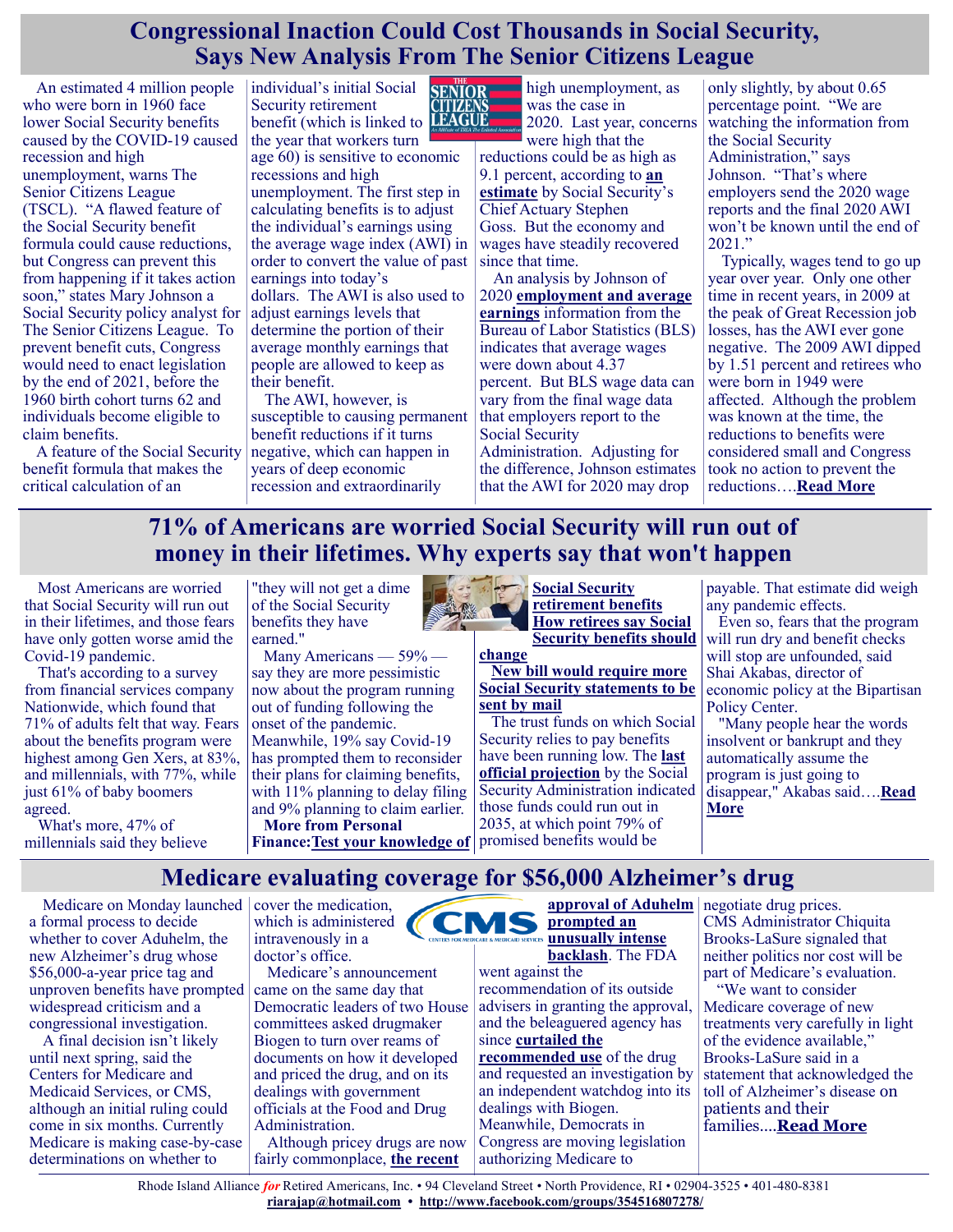# **What Is an Annuity and How Does It Work?**

An annuity is a contract made with an insurance company that guarantees an income stream for the owner of the annuity or annuitant. That stream of income can be paid out immediately or in the future, depending on the type of annuity.

Table of contents

- ◆ How do annuities work?
- $\triangle$  Are annuities right for you?
- ◆ How to buy an annuity

◆ Summary of Money's guide to annuities How do annuities work?

Annuities are a type of investment where the owner of the annuity or annuitant pays a lump sum amount or series of premium payments that the insurer invests in the stock market.

Just like the investment component of **permanent life**  **[insurance](https://money.com/life-insurance-beginners/)**, the funds in your annuity account grow tax-deferred. Once you have

accumulated sufficient funds in your account, you can annuitize those premiums and begin receiving a series of payments. That income stream can be paid out weekly, quarterly, annually or as a lump sum payment.

You can choose the payment

amount, frequency, and duration of your annuity payment, but that may also depend on the type of annuity account in which your funds are held and how long your funds have been invested.

If you're interested in learning more about other insurance products, read our guide to the **[best life](https://money.com/best-life-insurance/)  [insurance](https://money.com/best-life-insurance/)** companies….**[Read](https://www.msn.com/en-us/money/savingandinvesting/what-is-an-annuity-and-how-does-it-work/ar-AALTe1F?ocid=SK2DDHP)  [More](https://www.msn.com/en-us/money/savingandinvesting/what-is-an-annuity-and-how-does-it-work/ar-AALTe1F?ocid=SK2DDHP)**

# **Only 16% of Americans Know This Crucial Social Security Number**

Social Security may end up being your primary income source in retirement. Or, if you have a lot of money in **[savings](https://www.fool.com/retirement/2021/07/06/3-ways-to-grow-100000-into-1-million-for-retiremen/?utm_source=msnrss&utm_medium=feed&utm_campaign=article&referring_guid=d7a59940-23ff-4189-aa68-1244387e5405)**, it may end up being a secondary income source, but a significant one nonetheless.

That's why it's important to get as much money out of Social Security as you can -- especially since unlike your savings, which *do* have the potential to run out on you, Social Security is designed to pay you a monthly benefit for the rest of your life. But if you're in the dark about one key factor, that benefit could end up being a lot smaller.

Know your full retirement age Your monthly Social Security benefit is calculated based on the money you earn during your 35 most profitable years in the labor force. You're then entitled to that benefit in full once you reach **[full retirement](https://www.fool.com/retirement/2019/07/05/is-social-securitys-full-retirement-age-the-same-f.aspx?utm_source=msnrss&utm_medium=feed&utm_campaign=article&referring_guid=d7a59940-23ff-4189-aa68-1244387e5405)** age, or FRA.

FRA isn't the same for everyone. In fact, it's based on your year of birth, as shown in

the following table: Now here's the kicker. In a recent **[Nationwide](https://nationwidefinancial.com/media/pdf/NFM-20936AO.pdf)  [survey](https://nationwidefinancial.com/media/pdf/NFM-20936AO.pdf)** of nearly 2,000 adults aged 25 and over, only 16% of respondents could correctly identify their FRA. But seeing as how getting that number wrong could leave you short-changed on benefits, that's a problem.

Social Security eligibility begins at [age 62.](https://www.fool.com/retirement/2021/07/05/3-great-reasons-to-take-social-security-benefits-a/?utm_source=msnrss&utm_medium=feed&utm_campaign=article&referring_guid=d7a59940-23ff-4189-aa68-1244387e5405) But for each month you sign up for benefits ahead of your FRA, they'll be reduced on a permanent basis.

That's why it is, in fact, a big deal to think that your FRA is 65 when in reality, it's 67. If you sign up for benefits two years

early, they'll shi 13.34%. This that if you're e to a  $$1,500$  m benefit at FRA two years early leave you with a month instea



with \$500 of income per month. Suddenly, losing \$200 in Social Security becomes a very big problem, because in our example, that means having to live on a total monthly income of \$1,800 instead of \$2,000.

Another thing you should know is that you're allowed to delay your Social Security filing past FRA. For each year you do, your benefits will increase by 8% (or two-thirds of 1% per month), up until age 70, at which point that incentive runs out. But if you don't know your

FRA, you can't strategize as effectively, and you might also miscalculate how much of a boost you'll get by delaying your filing.

Be informed

Combing through Social Security's many rules may not be your idea of a good time. But the more you know about the program, the easier it'll be to squeeze more money out of it. If you're in the dark about your FRA, among other details, spend some time **[learning](https://www.fool.com/retirement/social-security/?utm_source=msnrss&utm_medium=feed&utm_campaign=article&referring_guid=d7a59940-23ff-4189-aa68-1244387e5405)  [about Social Security](https://www.fool.com/retirement/social-security/?utm_source=msnrss&utm_medium=feed&utm_campaign=article&referring_guid=d7a59940-23ff-4189-aa68-1244387e5405)** so you can snag a higher benefit and set yourself up for a more financially secure retirement.

| nrink by                                                               |                                                   |                                                                                                                                                         |  |
|------------------------------------------------------------------------|---------------------------------------------------|---------------------------------------------------------------------------------------------------------------------------------------------------------|--|
| means<br>entitled<br>onthly<br>A, filing<br>y will<br>1 \$1,300<br>ad. | 1943-1954<br>1955<br>1956<br>1957<br>1958<br>1959 | IF YOU WERE BORN IN: YOUR FULL RETIREMENT AGE IS:<br>66<br>66 and 2 months<br>66 and 4 months<br>66 and 6 months<br>66 and 8 months<br>66 and 10 months |  |
|                                                                        | 1960 or later                                     | 67                                                                                                                                                      |  |
|                                                                        |                                                   |                                                                                                                                                         |  |

# **Retiring Early? Here's The Top Social Security Income at Age 62**

Over one in five Americans claims **[Social](https://www.fool.com/retirement/social-security/?utm_source=msnrss&utm_medium=feed&utm_campaign=article&referring_guid=3e371810-9c6d-4caf-bc38-f292fab60aea)  [Security](https://www.fool.com/retirement/social-security/?utm_source=msnrss&utm_medium=feed&utm_campaign=article&referring_guid=3e371810-9c6d-4caf-bc38-f292fab60aea)** benefits at age 62, the earliest age possible. If you plan on being one of them, then you should know that the most you can collect in Social Security income at that age this year is \$2,324 per month.

Qualifying for that amount is tough, though. Social Security is based upon your historical income and pocketing the maximum at age 62 requires a 35 year work record of earnings greater than the annual payroll tax limit. That's a big ask given

the payroll tax limit is \$142,800 between age 66 to age 67 for in 2021. For this reason, it's far more likely you're Social Security check at age 62 will be smaller than the maximum, making it more attractive to wait until **[full retirement age](https://www.fool.com/retirement/social-security/full-retirement-age/?utm_source=msnrss&utm_medium=feed&utm_campaign=article&referring_guid=3e371810-9c6d-4caf-bc38-f292fab60aea)** or later to claim benefits.

Claiming early comes at a steep cost, though. Social Security's income calculation is designed to replace about 40% of the average person's preretirement income, but that's only true if the recipient waits to claim benefits at full retirement age (FRA), which ranges

Americans born after 1954. If you file for your benefits at age 62, you could see up to a 30% reduction in your monthly benefit amount because of the early filing penalty.

**The trick to getting the maximum at age 62**

To qualify for the biggest possible payout at age 62, you need to accomplish a couple things. ...**[Read More](https://www.msn.com/en-us/money/retirement/retiring-early-here-s-the-top-social-security-income-at-age-62/ar-AAM1SWq?ocid=SK2DDHP)**

| <b>CLAIM AT AGE 62 BENEFIT REDUCTION AMOUNTS</b> |                  |  |  |  |  |
|--------------------------------------------------|------------------|--|--|--|--|
| <b>FULL RETIREMENT AGE</b>                       | <b>REDUCTION</b> |  |  |  |  |
| 66                                               | 25%              |  |  |  |  |
| 66 and 2 months                                  | 25.83%           |  |  |  |  |
| 66 and 4 months                                  | 26.67%           |  |  |  |  |
| 66 and 6 months                                  | 27.50%           |  |  |  |  |
| 66 and 8 months                                  | 28.33%           |  |  |  |  |
| 66 and 10 months                                 | 29.17%           |  |  |  |  |
|                                                  | 30%              |  |  |  |  |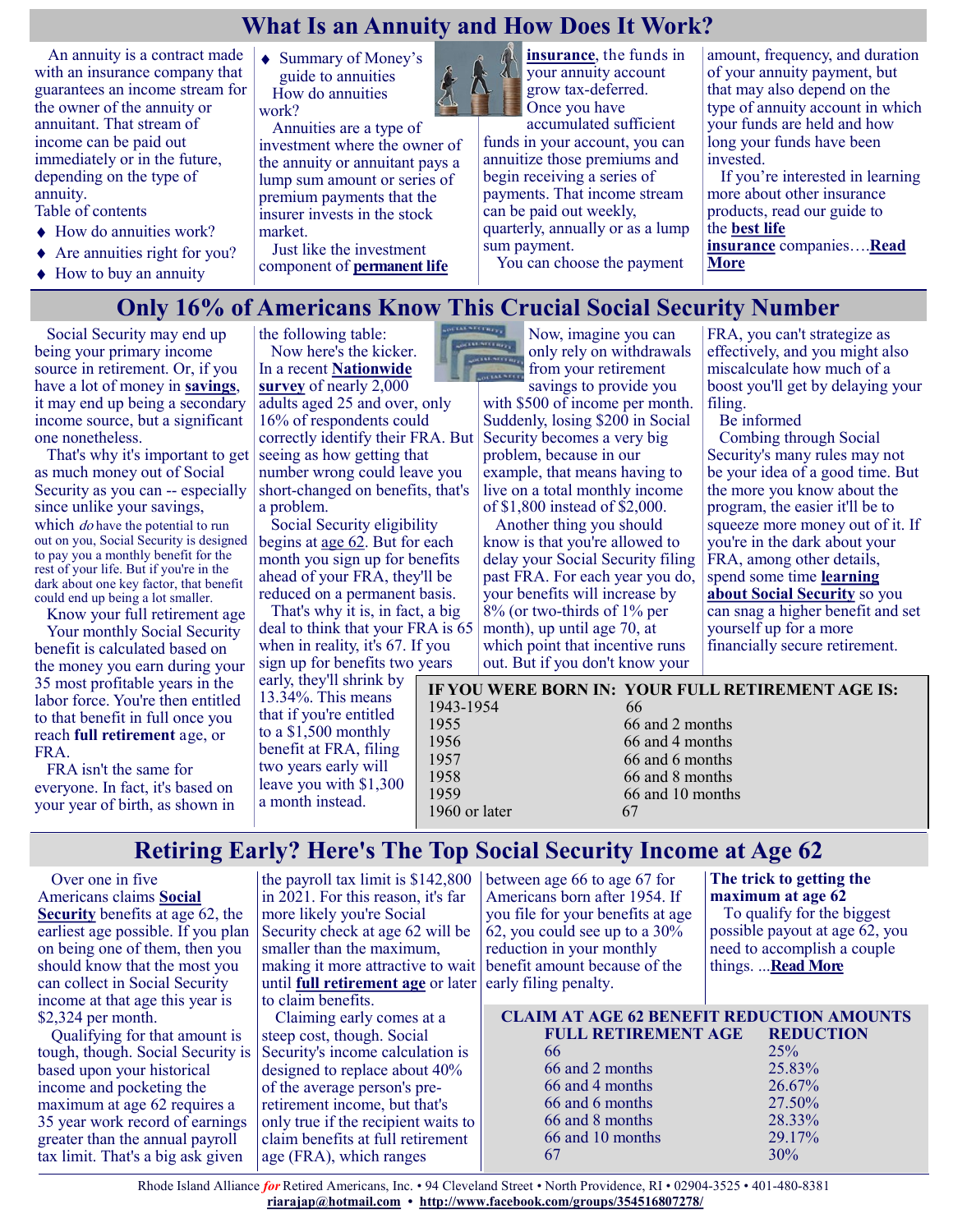# **Federal Speech Rulings May Embolden Health Care Workers to Call Out Safety Issues**

Karen Jo Young wrote a **[letter](https://www.ellsworthamerican.com/opinions/unrest-mcmh-not-surprise/)** to her local newspaper criticizing executives at the hospital where she worked as an activities coordinator, arguing that their actions led to staffing shortages and other patient safety problems.

Hours after her letter was published in September 2017, officials at Maine Coast Memorial Hospital in Ellsworth, Maine, **[fired her](https://www.ellsworthamerican.com/featured/mcmh-staffer-loses-job-letter-published/)**, citing a policy that no employee may give information to the news media without the direct involvement of the media office.

But a federal appellate court recently said Young's firing violated the law and ordered that she be reinstated. The court's **[decision](http://media.ca1.uscourts.gov/pdf.opinions/20-1589P-01A.pdf)** could mean that hospitals and other employers will need **[to revise their](https://www.courthousenews.com/speech-rights-of-health-workers-bolstered-by-appeals-court-ruling/)  [policies](https://www.courthousenews.com/speech-rights-of-health-workers-bolstered-by-appeals-court-ruling/)** barring workers from talking to the news media and

posting on social media. Those media policies have been a

bitter **[source of](https://www.nytimes.com/2020/04/09/business/coronavirus-health-workers-speak-out.html)  [conflict](https://www.nytimes.com/2020/04/09/business/coronavirus-health-workers-speak-out.html)** at hospitals over the past year,

as **[physicians,](https://mississippitoday.org/2020/04/05/two-mississippi-doctors-fired-after-speaking-out-about-coronavirus-safety/) [nurses](https://www.wgvunews.org/post/fired-nurse-files-lawsuit-against-mercy-health-muskegon-circuit-court)** and other health care workers around the country have been fired or disciplined for publicly speaking or posting about what they saw as dangerously inadequate covid -19 safety precautions. These fights also reflect **[growing](https://www.nytimes.com/2020/03/31/health/hospitals-coronavirus-face-masks.html)  [tension](https://www.nytimes.com/2020/03/31/health/hospitals-coronavirus-face-masks.html)** between health care workers, including physicians, and the increasingly large, profit -oriented companies that employ them.

On May 26, the 1st U.S. Circuit Court of Appeals unanimously upheld **[a National](https://www.maineemploymentlawyerblog.com/files/2020/03/BDO.01-CA-209105.Maine-Coast-Memorial-Hospital-CONFORMED.pdf)  [Labor Relations Board](https://www.maineemploymentlawyerblog.com/files/2020/03/BDO.01-CA-209105.Maine-Coast-Memorial-Hospital-CONFORMED.pdf)  [decision](https://www.maineemploymentlawyerblog.com/files/2020/03/BDO.01-CA-209105.Maine-Coast-Memorial-Hospital-CONFORMED.pdf)** issued last year that the hospital, now known as Northern Light Maine Coast

Hospital, violated federal labor law by firing Young for engaging in protected "**[concerted activity](https://www.nlrb.gov/about-nlrb/rights-we-protect/the-law/employees/concerted-activity)**."

The NLRB defines it as guaranteeing the right to act with co-workers to address work -related issues, such as circulating petitions for better hours or speaking up about safety issues. It also affirmed the board's finding that the hospital's media policy barring contact between employees and the media was illegal.

"It's great news because I know all hospitals prefer we don't speak with the media," said Cokie Giles, president of the Maine State Nurses Association, a union. "We are careful about what we say and how we say it because we don't want to bring the hammer down on us."

The 1st Circuit opinion is noteworthy because it's one of only a few such employee speech rulings under the National Labor Relations Act ever issued by a federal appellate court, and the first in nearly 20 years, said **[Frank](https://www.jou.ufl.edu/staff/frank-lomonte/)  [LoMonte,](https://www.jou.ufl.edu/staff/frank-lomonte/)** a University of Florida law professor who heads the Brechner Center for Freedom of Information.

The 1st Circuit and NLRB rulings should force hospitals to "pull out their handbook and make sure it doesn't gag employees from speaking," he said. "If you are fired for violating a 'don't talk to the media' policy, you should be able to get your job back."

The American Hospital Association and the Federation of American Hospitals declined to comment for this article….**[Read More](https://khn.org/news/article/federal-speech-rulings-may-embolden-health-care-workers-to-call-out-safety-issues/)**

# **These 7 markets are the target of Biden's new anti-monopoly executive order**

President Biden signed an executive order Friday afternoon that takes aim at what the White House describes as the growing problem of corporate consolidation in U.S. and the higher prices, lower wages and reduced choice imposed by that trend on workers and consumers.

The move is the latest salvo in a widening war between the federal and state governments and big business over monopoly power and anticompetitive practices, and one the Biden administration hopes will boost the economic prospects of

Americans without adding to the already substantial federal budget deficit.

Biden plan targets:

**Labor**

The executive order targets policies and laws that prevent qualified workers from easily starting a new career or switching jobs within an industry in search of higher wages or better benefits and working conditions.

**[According the bipartisan](https://eig.org/news/the-case-for-non-compete-reform)  [Economic Innovation Group](https://eig.org/news/the-case-for-non-compete-reform)**, about 20% of all workers in



America are covered by noncompete agreements that bar them from searching for work with

Here are the seven markets the a competitor of their employer, preventing them from seeking higher pay at those companies.

These arrangements typically apply to better-compensated workers, but EIG's analysis showed that between 12% and 25% of workers making less than \$80,000 a year are subject to such agreements, with government investigations revealing that even some fastfood purveyors have banned their employees from seeking

employment with competitors. Biden will direct the Federal Trade Commission to ban or restrict the use noncompete agreements.

#### **Healthcare**

According to the White House, Biden has directed the Food and Drug Administration "to work with states and tribes to safely import prescription drugs from Canada." It doesn't mention that the Trump administration began this push through rule making at the Department of Health and Human Services last year….**[Read More](https://www.msn.com/en-us/money/markets/these-7-markets-are-the-target-of-biden-s-new-anti-monopoly-executive-order/ar-AALYtmn?ocid=SK2DDHP)**

# **Just Like Trump and Obama, Biden's Making This Social Security Mistake**

Few things in Washington are truly bipartisan, and when it comes to **[Social Security](https://www.fool.com/retirement/social-security/?utm_source=msnrss&utm_medium=feed&utm_campaign=article&referring_guid=80162c4c-0f5d-44a6-a3be-e99fe25c67b4)** , the two major parties have very different positions. But there's one thing that the White House consistently does regardless of which party its resident belongs to: failing to require the trustees they appoint to oversee the Social Security Trust Fund issue their annual Trustees Report before the deadline the law

requires. The 2021 version of the trustees report is now more than three months late. President Joe Biden's administration is getting off to the same start that former presidents Donald Trump and Barack Obama did, and retirees can only hope things will get better in future years. What the law requires The Social Security Act



requires the trustees of the Social Security Trust Fund to report on what's happened with the

operation of the trust fund over the past year. The law also requires that the report look at expected operations and financial status for at least the next five fiscal years. More broadly, the report must include a longer-term actuarial analysis that includes formal opinions

about the balance of the trust fund, as well as a complete explanation of what methods and calculations the Social Security Administration's chief actuary uses to make those determinations.

Perhaps most importantly, the Social Security Act requires trustees make their report by April 1. After that, it's late. A deadline without teeth...**[Read More](https://www.msn.com/en-us/news/other/just-like-trump-and-obama-bidens-making-this-social-security-mistake/ar-AAM1DjW?ocid=SK2DDHP&li=BBnb7Kz)**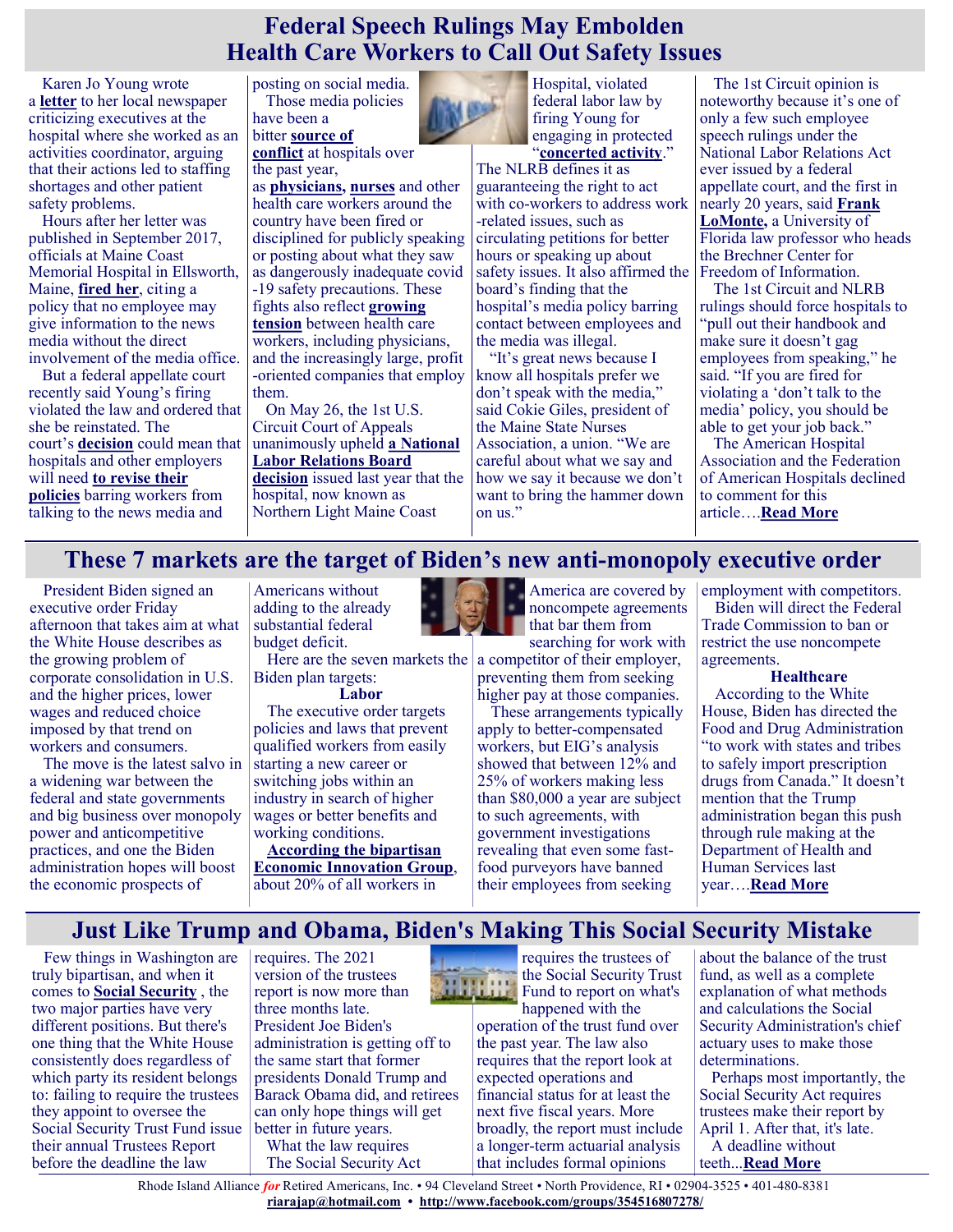#### **Drugmakers' Spending on Stock, Dividends and Executive Pay Exceeds Research, Democrats Say**

The largest drug companies are far more interested in enriching themselves and investors than in developing new drugs, according to a House committee report released Thursday that argues the industry can afford to charge Medicare less for prescriptions.

The **[report by the House](https://oversight.house.gov/sites/democrats.oversight.house.gov/files/COR%20Staff%20Report%20-%20Pharmaceutical%20Industry%20Buybacks%20Dividends%20Compared%20to%20Research.pdf)  [Oversight and Reform](https://oversight.house.gov/sites/democrats.oversight.house.gov/files/COR%20Staff%20Report%20-%20Pharmaceutical%20Industry%20Buybacks%20Dividends%20Compared%20to%20Research.pdf)  [Committee](https://oversight.house.gov/sites/democrats.oversight.house.gov/files/COR%20Staff%20Report%20-%20Pharmaceutical%20Industry%20Buybacks%20Dividends%20Compared%20to%20Research.pdf)** says that contrary to pharmaceutical industry arguments that large profits fund extensive research and innovation, the major drug companies plow more of their billions in earnings back into their own stocks, dividends and

executive compensation. And they can do it largely because Congress has imposed

few restrictions on their pricing in the United States including in the Medicare program, which is not permitted to negotiate drug prices, House Democrats say.

"What we have found is shocking," said Oversight Committee Chair Carolyn Maloney (D-N.Y.). "Drug companies are actively and intentionally targeting the United States for price increases, often while cutting prices in the rest of the world."



According to the data crunched by the committee, the 14 largest drug manufacturers paid

themselves and investors \$578 billion from 2016 to 2020 through dividends and stock buybacks, while investing \$56 billion less — \$522 billion on research and development.

On top of that, the report says, some of that R&D money is spent researching ways to suppress competition, such as by filing hundreds of new, minor patents on older drugs that make it harder to produce generics. "Despite Big Pharma's lip

service about innovation, many drug companies are not actually spending significant portions of their research-and-development budget to discover innovative new treatments," Maloney told reporters in a conference call. "Instead, these companies are spending their research-anddevelopment dollars on finding ways to game the system."

"How can Pharma say with a straight face … that lower drug prices for Americans will have to come at the expense of research and development?" House Speaker Nancy Pelosi asked on the call….**[Read More](https://khn.org/news/article/drugmakers-spending-on-stock-dividends-and-executive-pay-exceeds-research-democrats-say/)**

#### **Biden orders agencies to look at hospital consolidation, costs of drugs and hearing aids**

The wide-ranging executive order President Joe Biden signed Friday includes plans to boost market competition in health care and other industries.

The order, which White House officials have promoted throughout the week, touches on issues ranging from prescription drug prices to hospital and insurance consolidation, in a combination of policy directives that also incorporates priorities shared with the Trump administration.

"What we've seen over the past few decades is less competition and more concentration that holds our economy back. We see it in big

agriculture and big tech and big pharma and the list goes on," Biden said before signing the executive order at the White House Friday.

"Take prescription drugs: just a handful of companies control the market for many vital medicines, giving them leverage over everyone else to charge whatever they want," the president said.

Many of the provisions of the order provide direction or encouragement to federal departments and agencies on next steps, and there could be lengthy rule-makings to follow on health, transportation and



other policy areas. For instance, the Federal Trade Commission **[would](https://www.rollcall.com/2021/07/07/biden-to-target-noncompete-clauses-wage-collusion/)  [be encouraged to ban or](https://www.rollcall.com/2021/07/07/biden-to-target-noncompete-clauses-wage-collusion/)  [limit non](https://www.rollcall.com/2021/07/07/biden-to-target-noncompete-clauses-wage-collusion/)-compete** 

**[agreements](https://www.rollcall.com/2021/07/07/biden-to-target-noncompete-clauses-wage-collusion/)** and revise unnecessary occupational licenses required of many positions in the health care field.

"American's healthcare and pharmacy workers have been on the frontlines helping millions to get the care and medicine they need throughout the pandemic," United Food and Commercial Workers International President Marc Perrone said in a statement. "Today's executive action lowers barriers to entry for healthcare and pharmacy

jobs, helping more Americans pursue these good careers and closing the healthcare access gaps that have plagued so many communities across the country."

Biden's order directs the Food and Drug Administration to work with states and tribal governments on their plans to import prescription drugs from Canada. The agency first outlined two narrow pathways to importation under former President Donald Trump, but has not yet approved a plan from the only state — Florida — to formally request permission…..**[Read More](https://www.rollcall.com/2021/07/09/biden-orders-agencies-to-look-at-hospital-consolidation-costs-of-drugs-and-hearing-aids/)**

# **Can I Protect My Money If I Go Into a Nursing Home?**

Nursing home care is expensive. Can you get Medicaid to pick up the tab without having to surrender all your savings?

Money Talks News reader Diane posed that question to us:

"Will you please tell me if there's a way to prevent the nursing home from taking all of your money when you go into it?"

Well, Diane, I've got three things for you:

Thing No. 1: Medicare doesn't care

If you need long-term care in a nursing home, it's going to

cost a ton of money: Estimates range from \$50,000 to \$80,000 per year.

You may think, "Medicare will take care of me." No, Medicare won't. You can go into a nursing home for a very limited amount of time, and Medicare will pay the bill. But once it becomes long-term, Medicare won't pay.

However, Medicaid will pay for nursing home care. Medicaid is the health care solution for low-income Americans. In order for Medicaid to pick up your nursing home tab, you're going



to have to spend down almost all of your assets. And this, I assume, is

what Diane is addressing. She's asking if there's a way to qualify for Medicaid without having to give up all your savings Thing No. 2: Medicaid strategies

There are strategies you can employ that will allow you to legally qualify for Medicaid and preserve some of your money. However, they're complicated.

Keep in mind, Medicaid isn't for the rich, or even the middle class. It's a taxpayer-supported

system for the impoverished. That being said, there are some things you can legally do to protect some of your assets.

Examples include certain annuities and giving away your assets to family members at least five years before going into a nursing home. There are also irrevocable trusts you can set up, like life estates and spillover trusts. Sound complicated? It is, which is why you'll need a lawyer to properly explore your options….**[Read](https://www.msn.com/en-us/money/other/can-i-protect-my-money-if-i-go-into-a-nursing-home/ar-AAM3yNd?ocid=SK2DDHP)  [More](https://www.msn.com/en-us/money/other/can-i-protect-my-money-if-i-go-into-a-nursing-home/ar-AAM3yNd?ocid=SK2DDHP)**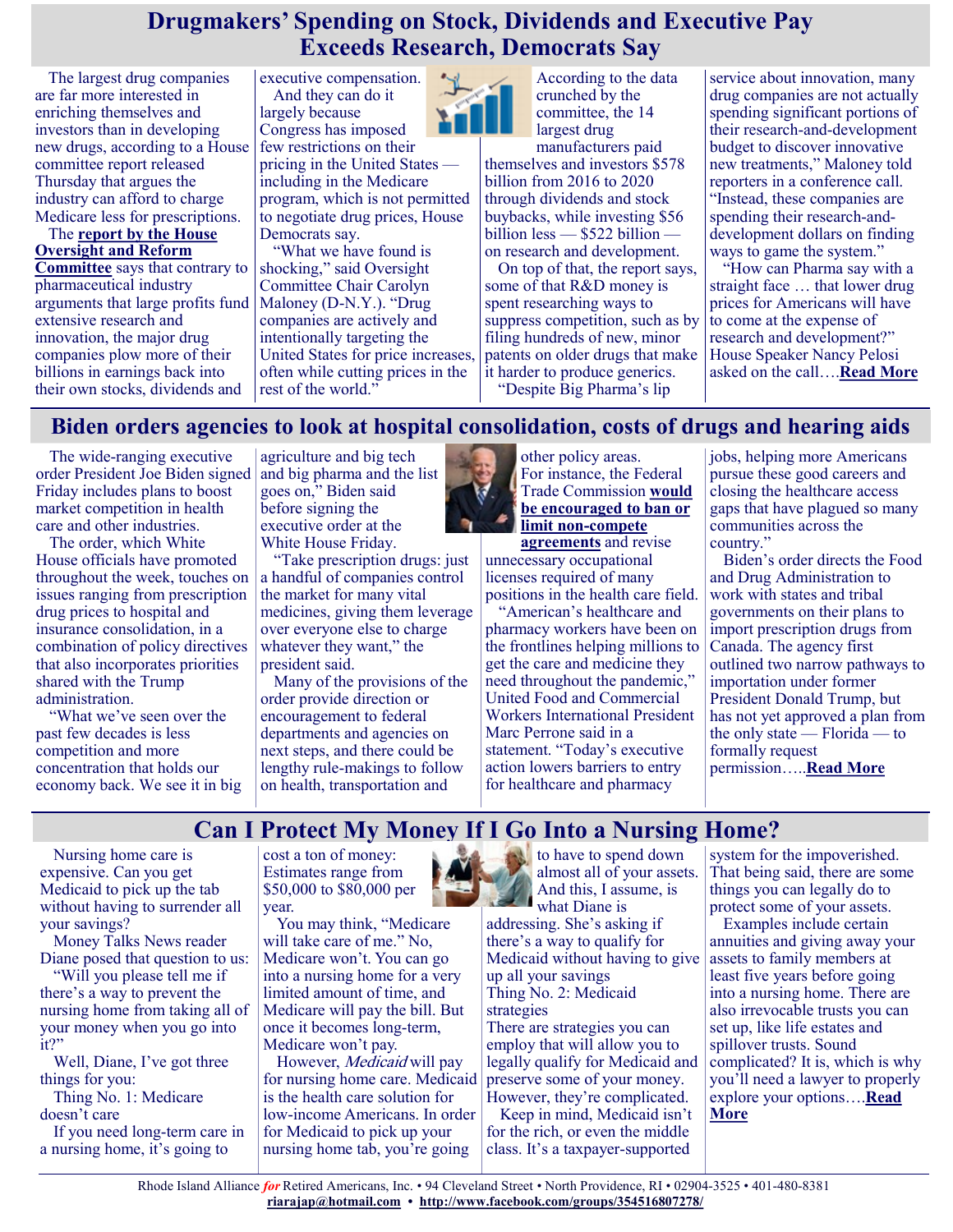#### **What Is a Good Credit Score? Do You Know Your Score?**

A credit score is a three-digit number between 300 and 850 that's based on your credit history. Lenders use it to gauge your ability to pay back a loan. A good credit score is often considered to be 670 or higher, but it depends on the creditscoring model used.

Different Types of Credit Scores

It's important to know that there are several different credit scores. The two main scores are the [FICO Score](https://www.gobankingrates.com/credit/credit-score/what-is-a-fico-score/?utm_campaign=1113081&utm_source=msn.com&utm_content=3&utm_medium=rss) and the VantageScore. Many companies use one of these to determine creditworthiness.

However, some industries have their own ways of calculating credit scores according to factors they deem important. For example, a mortgage company typically weighs credit factors differently than an auto loan company.

If you are denied credit, ask the loan company for specifics. By getting details about what factors it weighs the most heavily, you can create a targeted credit

improvement strategy. **Good To Know**

Factors that impact your credit are typically the same across all industries; they are just calculated differently. Instead of focusing on different industries, focus on improving the factors as a whole. This will increase your chances of approval with any lender.

What Is a Good Credit Score?

To determine what is considered a good credit score, look at each type of credit-scoring method. They each have their own

| algorithms. |                        |
|-------------|------------------------|
|             | <b>Good FICO Score</b> |

FICO stands for Fair Isaac Corporation. It is one of the most common credit-scoring models today. Here's the FICO Score scale to help you understand what's considered a good FICO Score….**[Read More](https://www.msn.com/en-us/money/personalfinance/what-is-a-good-credit-score/ar-AALYl1J?ocid=SK2DDHP)**

#### **Financial scams targeting older adults — especially women — are rising. Here's what you can do**

Financial fraud targeting older adults has long been a problem, leading to billions of dollars of losses each year. Increased isolation and loneliness from the pandemic has further aggravated the issue.

So far in 2021, the Client Risk Prevention team at RBC Wealth Management-U.S. has seen a 40% increase in reports of scams targeting older clients year over year. What's interesting is that 68% of the victims were female.

Anyone at any age can fall victim to a scam, but there are several factors that put older

women at higher risk. In general, women

live six to eight years longer than men, according to the World Health Organization. That means as more women live to old age, more women than men are in the target demographic for elder fraud

As women outlive men, they often live alone and have no companion with whom to discuss a fraudster's request for money. For older heterosexual couples, it's not uncommon for men to handle most of the family



the husband dies, women who are widowed might be taking over that responsibility

for the first time, and they may be insecure about the finances. Women should especially be aware of predatory donation requests.

Living alone can also lead to loneliness, and fraudsters prey on that isolation and emotion.

finances. So in some cases, when not only female clients, but any Given this heightened risk, wealth managers, bankers and families should do a better job of working together to help protect

older adults, from further losses and future scams.

Five common scams

The first step in protecting against these scams is making sure you can spot them. Some of the most common scams that successfully target older adults include:

- ٠ **Romance scams**
- **Sweepstakes scams**
- **Grandma scams** ٠
- **Computer software or virus scams**
- **Government agency scams**  $\blacklozenge$ ……...**[Read More](https://www.msn.com/en-us/money/retirement/financial-scams-targeting-older-adults-especially-women-are-rising-here-s-what-you-can-do/ar-AALI4eZ?ocid=SK2DDHP)**

#### **Tennessee abandons vaccine outreach to minors — and not just for COVID-19**

The Tennessee Department of Health will halt all adolescent vaccine outreach – not just for COVID-19, but for all diseases – amid **[pressure from](https://www.usatoday.com/story/news/health/2021/07/08/tennessee-halts-covid-19-vaccine-events-teens-wake-republican-pressure/7873131002/)  [Republican state lawmakers](https://www.usatoday.com/story/news/health/2021/07/08/tennessee-halts-covid-19-vaccine-events-teens-wake-republican-pressure/7873131002/)**, according to an internal report and agency emails obtained by the Tennessean. If the health department must issue any information about vaccines, staff are instructed to strip the agency logo off the documents.

The health department also will stop all COVID-19 vaccine events on school property, despite holding at least one such event this month. The decisions to end vaccine outreach and school events come directly from **[Health Commissioner Dr.](https://www.usatoday.com/story/news/local/2021/05/12/tennessee-vaccine-hesitancy-trump-supporters-christians-lisa-piercey/4852627001/)  [Lisa Piercey](https://www.usatoday.com/story/news/local/2021/05/12/tennessee-vaccine-hesitancy-trump-supporters-christians-lisa-piercey/4852627001/)**, the internal report states. Additionally, the health department will take steps to ensure it no longer sends



reminding teenagers to get their second dose of the COVID-19 vaccines.

Postcards will still be sent to adults, but teens will be excluded from the mailing list so the postcards are not "potentially interpreted as solicitation to minors," the report says.

These changes to Tennessee's vaccination strategy, detailed in an COVID-19 report distributed to health department staff on

Friday, then reiterated in a mass email on Monday, illustrate how the state government continues to dial back efforts to vaccinate minors against COVID-19. This state's approach to vaccinations will not only lessen efforts to inoculate young people against COVID-19 but could also hamper the capacity to vaccinate adults and protect children from other infectious diseases….**[Read](https://www.usatoday.com/story/news/politics/2021/07/13/tennessee-halts-all-vaccine-outreach-minors-not-just-covid-19/7956263002/)  [More](https://www.usatoday.com/story/news/politics/2021/07/13/tennessee-halts-all-vaccine-outreach-minors-not-just-covid-19/7956263002/)**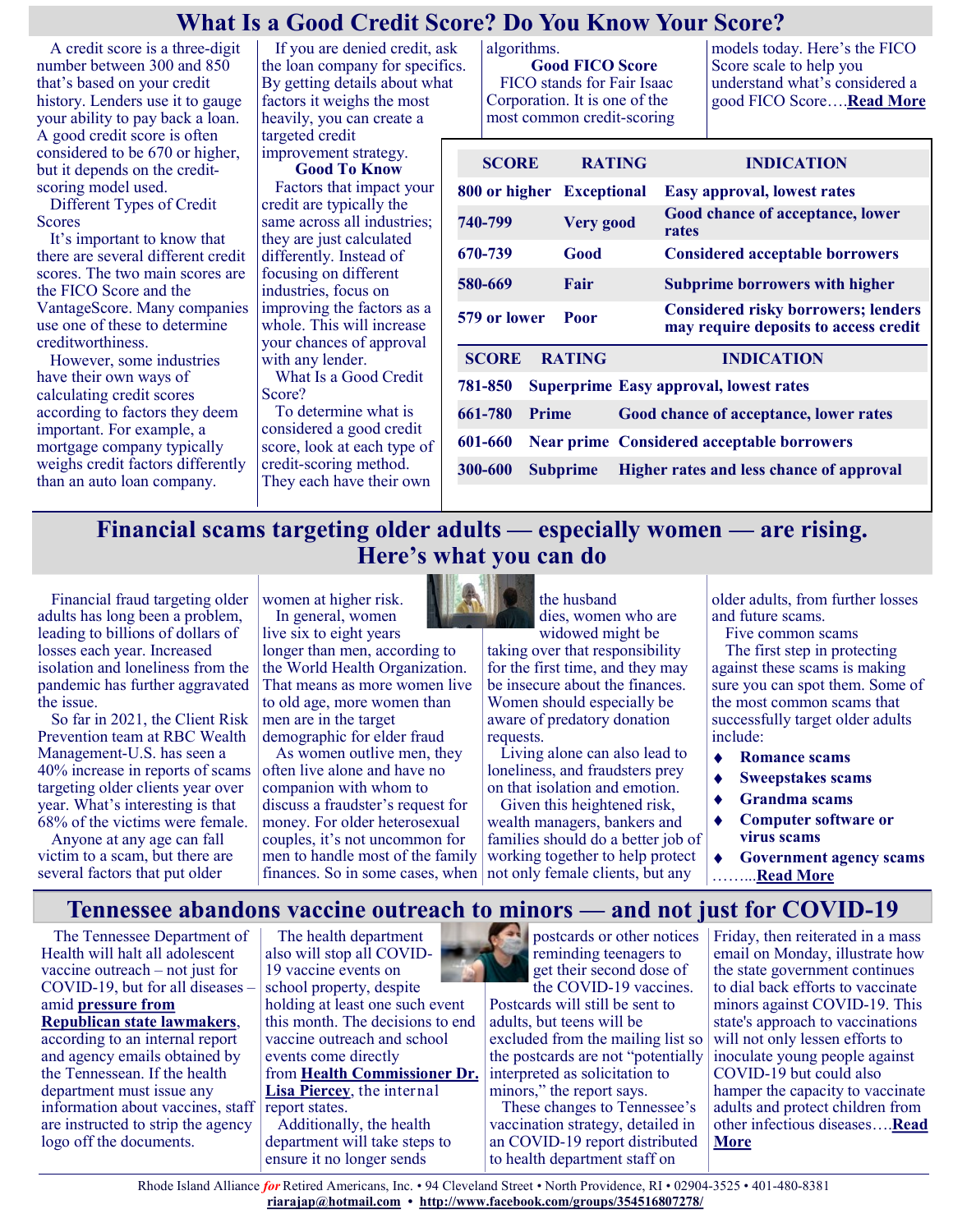# **RIARA HealthLink Wellness News** *<b>Redistribles*



# **New Prescribing Instructions Tighten Use of Controversial Alzheimer's Drug**

The U.S. Food and Drug Administration on Thursday issued new prescribing rules for the controversial Alzheimer's medication Aduhelm that will likely limit its use.

When first approved a month ago, the FDA said Biogen's monthly IV drug was for all Alzheimer's patients. The agency now says the drug is appropriate for patients with early or mild Alzheimer's but that it has not been studied in patients with more advanced disease, the Associated Press reported.

The change is meant to end confusion among physicians and patients about who should get the drug, according to the agency.

Such major changes to

prescribing instructions are rare, especially so soon after approval, and this change could curb the drug's use, the AP reported. While doctors may still prescribe the drug for patients with advanced disease, insurers might refuse to pay for it.

Still, the FDA added that "some patients may benefit from ongoing treatment" if they progress to more advanced Alzheimer's.

"It was pretty troubling that the previous label was so broad and included groups of patients in whom the drug had never been tested," Dr. Suzanne Schindler, of Washington University in St. Louis, told



a positive change, because it better reflects the patients in whom the drug was actually studied."

The drug's approval and its \$56,000-a-year price tag have been heavily criticized. An FDA advisory panel voted against approval of the drug, and three members resigned after the FDA approved it. One of them, a leading Harvard University expert, said it was the "worst drug approval decision in recent U.S. history."

There's no evidence that the drug reverses or significantly slows Alzheimer's, but the FDA said that its ability to reduce clumps of amyloid plaque in the

the  $AP$ . "I think this is | brain is likely to slow dementia. However, there is little evidence to support that claim, many experts say.

> Under the FDA approval, Biogen must conduct a followup study to confirm if the drug actually slows mental decline.

Two House committees have launched an investigation into the FDA's review of the drug, and Senate lawmakers have called for hearings into the drug's cost and impact on federal spending, the *AP* reported.

About 6 million Americans have Alzheimer's and the vast majority qualify for Medicare coverage. There are worries that Aduhelm could put a huge financial strain on Medicare, the AP said.

# **Pfizer says it's time for a Covid booster; FDA and CDC say not so fast**

Drugmaker Pfizer said Thursday it is seeing waning immunity from its coronavirus vaccine and says it is picking up its efforts to develop a booster dose that will protect people from variants.

Pfizer said it would soon publish data about a third dose of vaccine and submit it to the US Food and Drug Administration, European Medicines Agency and other regulators. The company specified it would seek FDA emergency use authorization for a booster dose in August.

But in an unusual move, two top federal agencies said Americans don't need boosters yet and said it was not up to companies alone to decide when

they might be needed. Hours after Pfizer

issued its statement, the FDA and Centers for Disease and Control issued a joint statement saying Americans do not need booster shots yet.

"Americans who have been fully vaccinated do not need a booster shot at this time," they said.

n a statement to CNN on Friday, the World Health Organization said, "We don't know whether booster vaccines will be needed to maintain protection against COVID-19 until additional data is collected," adding, "limited data available on how long the protection from current doses

Pfizer FDA

lasts and whether an additional booster dose would be

beneficial and for whom." Pfizer and its partner

BioNTech said evidence was building that people's immunity starts to wane after they have been vaccinated. The Pfizer vaccine requires two doses to provide full immunity.

"As seen in real world data released from the Israel Ministry of Health, vaccine efficacy in preventing both infection and symptomatic disease has declined six months postvaccination, although efficacy in preventing serious illnesses remains high," Pfizer said in a statement emailed to CNN. "Additionally, during this

period the Delta variant is becoming the dominant variant in Israel as well as many other countries. These findings are consistent with an ongoing analysis from the Companies' Phase 3 study," it added.

"While protection against severe disease remained high across the full six months, a decline in efficacy against symptomatic disease over time and the continued emergence of variants are expected. Based on the totality of the data they have to date, Pfizer and BioNTech believe that a third dose may be beneficial within 6 to 12 months following the second dose to maintain highest levels of protection." It gave no further details….**[Read More](https://www.cnn.com/2021/07/08/health/pfizer-waning-immunity-bn/index.html)**

**No Evidence Muscle Relaxants Can Ease Low Back Pain**

Although tens of millions of Americans turn to muscle relaxants for lower back pain relief, a new Australian review finds little evidence that such drugs actually work.

That's the conclusion of a deep-dive into 31 prior investigations, which collectively enlisted more than 6,500 lower back pain patients. Enrolled patients had been treating lower back pain with a

wide range of 18 different prescription muscle relaxants.

But while the studies suggested that muscle relaxants might ease pain in the short term, "on average, the effect is probably too small to be important," said study author James McAuley. "And most patients wouldn't be able to feel any difference in their pain compared to taking a placebo, or



also an increased risk of side effects," cautioned McAuley, director of the Centre for Pain IMPACT with the University of New South Wales' School of Health Sciences in Sydney.

Such side effects can include dizziness, drowsiness, headache and/or nausea, in addition to the

risk that patients will develop a lingering addiction.

McAuley said his team was surprised by the findings, "as earlier research suggested that muscle relaxants did reduce pain intensity. But when we included all of the most up-to-date research the results became much less certain." ...**[Read More](https://consumer.healthday.com/7-9-no-evidence-muscle-relaxants-actually-ease-low-back-pain-2653690499.html)**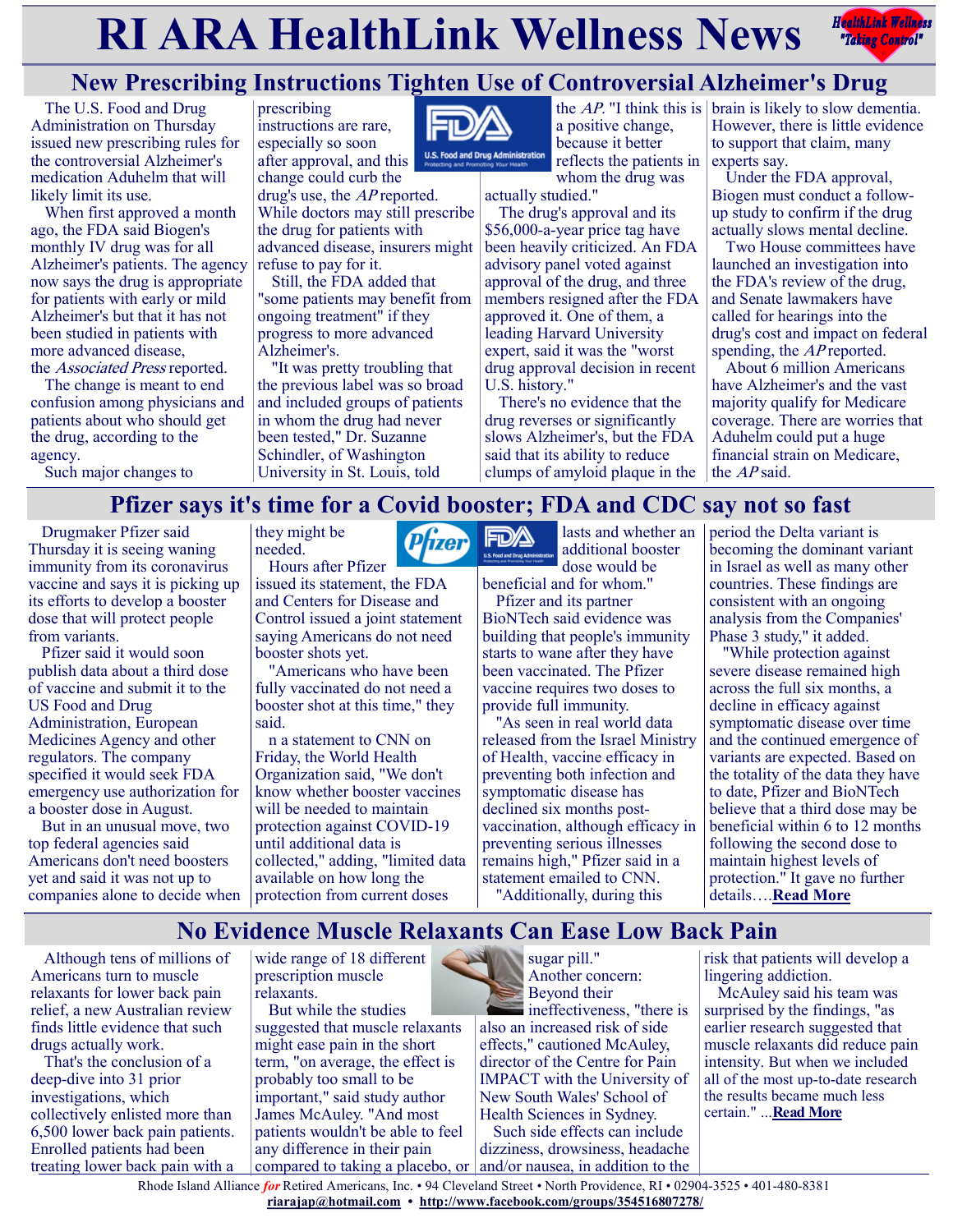#### **Even Before Pandemic, One-Third of U.S. Adults Went Without Dental Care**

Millions of American adults haven't seen a dentist in at least a year, a new U.S. government health survey reveals.

In 2019, before the coronavirus pandemic made dental visits difficult, a third of adults under 65 hadn't had a dental exam or cleaning in the past 12 months, according to the report from the U.S. Centers for Disease Control and Prevention.

And the problem was worse in rural America, the National

Health Interview Survey showed. The authors suspect the reason is easy to explain.

"It was beyond the scope of study, but we kind of assumed there are fewer health care providers in the rural areas, compared to urban areas, so there's less access to dental care in rural areas," said study coauthor Robin Cohen, a statistician at CDC's National Center for Health Statistics.

Income and race also underpin the results, Cohen said.

The survey found:

- $\bullet$  In 2019, 65.5% of U.S. adults saw a dentist in the past 12 months.
- More adults in urban areas than rural areas saw a dentist (67% versus 58%).
- In both cities and rural areas, women were more likely than men to have visited a dentist in the past 12 months.
- $\bullet$  In urban areas, white adults (70%) were more likely than Hispanic adults (59%) or Black adults (62%) to have seen a dentist.
- $\bullet$  In rural areas, white adults (59%) were more likely than Hispanic adults (46%) to have had a dental visit.

As income increased, so did the odds of seeing a dentist. And that was true in both rural and urban areas. ...**[Read More](https://consumer.healthday.com/7-9-even-before-pandemic-a-third-of-u-s-adults-went-without-dental-care-2653688110.html)**

# **Urinary Incontinence Can Affect a Woman's Mental Health**

(HealthDay News) Millions of incontinence were 65% women are plagued by the daily disruptions of urinary incontinence, and new research suggests it might also be harming their mental health.

For the study, researchers analyzed data from 10,000 adult women who took part in a Portuguese Health Ministry survey conducted every five years. Overall, one in 10 reported having urinary incontinence, but the rate was four in 10 among women over 75.

Those who reported incontinence were 66% more likely than others to have been diagnosed with depression. They also visited their doctor more often for mental health reasons, the investigators found.

Also, women with

more likely to say their health was bad, to have more trouble concentrating and to have more feelings of guilt and lower self-worth.

"The high levels of depression and low self-worth in women who reported having incontinence are very concerning," said study author Margarida Manso, a urologist at University Hospital Centre of São João in Portugal. "Urinary incontinence can be treated and although there are some potential side effects from treatment, for some women these may be preferable to the mental health impacts of the condition."

The researchers found no substantial differences in smoking or alcohol consumption

between women with and without incontinence. Manso said urologists should ask patients about

their mental health when discussing treatments for incontinence because treating their physical issues could help with the psychological cost of the condition.

"Personally, I will be emphasizing this more with my patients and trying to understand better the mental burden of living with incontinence," she said in a news release from the European Association of Urology.

Christopher Chapple, a professor at Sheffield Teaching Hospitals NHS Foundation Trust in the United Kingdom, noted in the news release that urinary incontinence often goes

unrecognized by doctors until patients have had it for some time.

"It has a devastating impact on anyone affected by it predominantly women but also some men," he said.

"However, in the majority of cases, urinary incontinence can be significantly improved or cured by the right treatment," Chapple said, adding that it is important that affected patients are identified quickly and treated appropriately.

The findings were presented Thursday at a virtual meeting of the European Association of Urology Congress. Research presented at meetings should be considered preliminary until published in a peer-reviewed journal.

# **Doctors Weigh Pros and Cons of Prescribing Hot-Button Alzheimer's Drug**

As physicians and health policy experts debate the merits of Aduhelm, the first new drug for Alzheimer's disease approved in 18 years, patients want to know: "Will this medication help me — and how much?"

Doctors explaining the pros and cons of Aduhelm won't have a definitive answer. "On an individual basis, it will be absolutely impossible to predict," said Dr. Allan Levey, director of the Goizueta Alzheimer's Disease Research Center at Emory University.

Cognitive decline varies widely among people who have started experiencing memory and thinking problems or who

are in the earliest stage of Alzheimer's — the patients in whom Aduhelm was tested, Levey noted.

"The nature and rate of progression varies tremendously, and we're not going to know when we treat somebody [with Aduhelm] if their progression will be fast or slow or average — we just won't be able to say,"

Levey explained.

Nor will it be possible to specify how much difference this drug would make for a given patient. "To try to tell an individual how much delay in progression they'll experience [if they take Aduhelm] is simply something we cannot do," said



Dr. Jason Karlawish, a professor at the University of Pennsylvania Perelman School of Medicine and

co-director of the Penn Memory Center.

Uncertainty about the potential benefits of Aduhelm, which **[received conditional](https://www.fda.gov/drugs/news-events-human-drugs/fdas-decision-approve-new-treatment-alzheimers-disease)  [approval](https://www.fda.gov/drugs/news-events-human-drugs/fdas-decision-approve-new-treatment-alzheimers-disease)** from the Food and Drug Administration on June 7, is considerable. One phase 3 drug trial found that a high dose taken over the course of 18 months slowed cognitive decline by about four months; a second clinical trial failed to show any effect. The FDA is requiring a post-approval trial from drugmakers Biogen and Eisai

Inc. to supply more data, but final results might not be available until February 2030.

With many unanswered questions about Aduhelm's approval, the House Committee on Oversight and Reform has opened an investigation. Faced with criticism over insufficient guidance, the FDA on Thursday revised the drug's label to narrow its potential use. "Treatment with ADUHELM should be initiated in patients with mild cognitive impairment or mild dementia stage of disease, the population in which treatment was initiated in clinical trials," it now reads….**[Read More](https://khn.org/news/article/doctors-weigh-pros-and-cons-of-prescribing-hot-button-alzheimers-drug/)**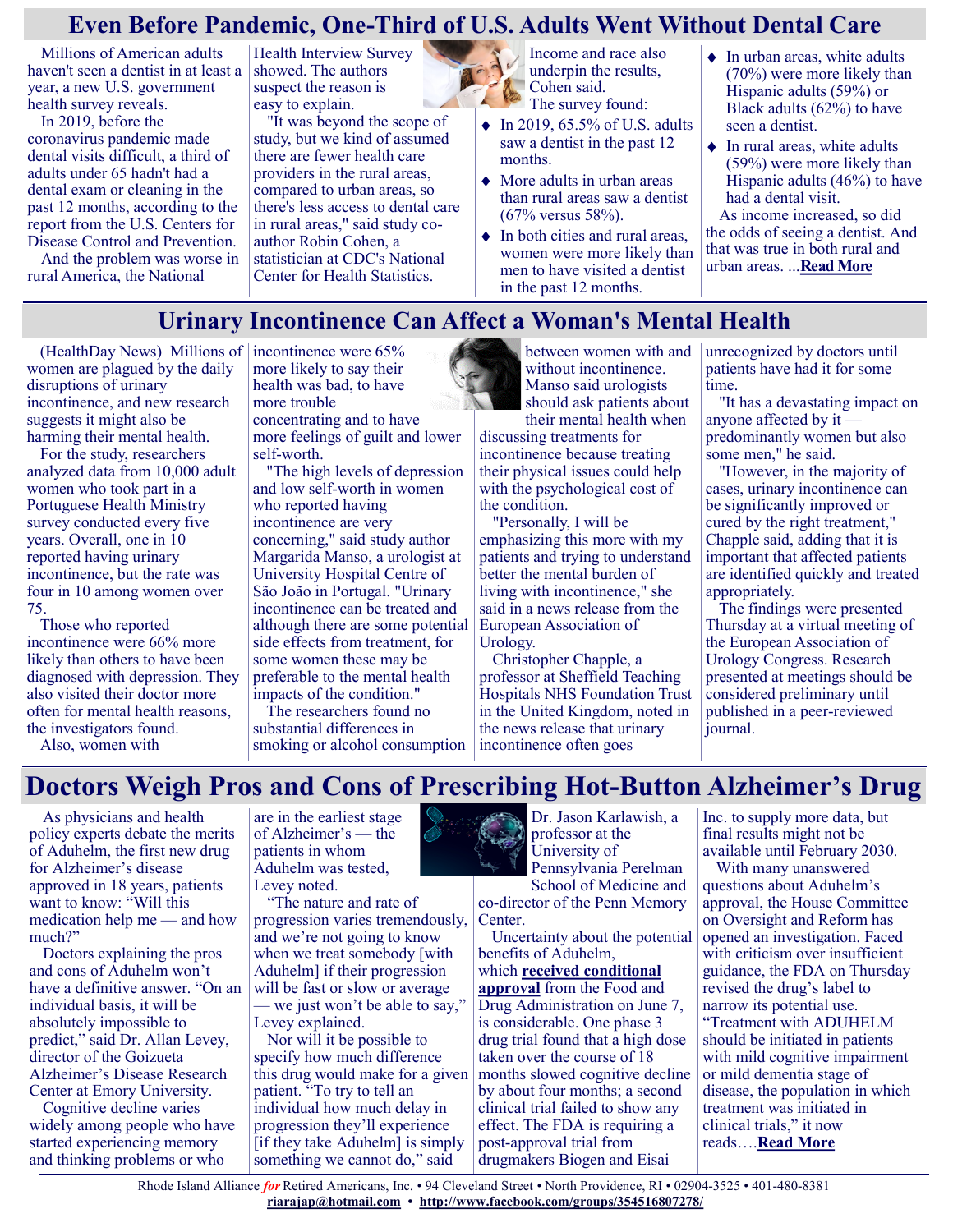#### **Why Even the Healthy Need a Primary Care Doctor**

A primary care doctor isn't only for when you're sick. Even folks who are generally healthy need a doctor who can help them stay that way.

"Everybody should have one," said Dr. Vera Guertler of Penn State Health Medical Group-Eastbrook in Ronks, Pa.

"Just like everyone should have a mechanic, you need to have a relationship with a primary care provider from infancy to geriatrics," she said in a health system news release.

Here's why: A primary care doctor can help track your health history, allergies and vital signs, analyze lab tests and help you stay healthy, Guertler said.

Though specialists have become popular, primary care providers can treat many ailments, rather than just serving as a gatekeeper to another doctor, she added.

cuts, mend simple fractures, give vaccines, help with child development, recommend exercises for back and joint pain, provide solutions for stressrelated problems and zero in on preventative care.

"People come in for an ache or pain, and just by listening you discover something like an arrhythmia," said Dr. Zachary McLaughlin, a family medicine physician at Penn State Health Medical Group-Spring Ridge in Wyomissing, Pa.

The likelihood of discovering

using the FDA's

"accelerated" pathway to



something serious is higher when the doctor has treated you before. That's because he or she

They can treat infections, stitch has listened to your heart and knows your baseline lab results, lungs, and knows what's normal and healthy for you.

> In an emergency, urgent care centers can be helpful and can treat symptoms, but Guertler said they are often unable to provide care for the whole person.

> To find the right primary care doctor, ask friends and family for recommendations, and then make sure the provider accepts your insurance.

At your first appointment, take along your medical history, any medications you use and a list of any questions you have.

And don't be discouraged if finding the perfect provider takes some time. If there's no rapport during the first visit, don't be afraid to move on, Guertler and McLaughlin suggested.

"Think about what your priorities are," Guertler said. "You want someone who is going to hear you out and who is going to explain things in words that fit your vocabulary."

Over the long haul, she said, the primary care doctor's job is to help people help themselves.

You should leave that first appointment with a clear idea of what comes next. McLaughlin said he tries to focus on one or two simple instructions and a plan for follow-up.

#### **Why We May Never Know Whether the \$56,000-a-Year Alzheimer's Drug Actually Works**

The Food and Drug Administration's approval in June of a drug purporting to slow the progression of Alzheimer's disease was widely celebrated, but it also touched off alarms. There were worries in the scientific community about the drug's mixed results in studies — the FDA's own expert advisory panel was nearly unanimous in **[opposing](https://www.biospace.com/article/2-fda-advisory-committee-members-resign-over-biogen-alzheimer-s-drug-approval/)** its approval. And the annual \$56,000 price tag of the infusion drug, Aduhelm, was decried for potentially adding costs in the **[tens of billions](https://twitter.com/sangerkatz/status/1407327846167683073)** of dollars to Medicare and Medicaid. But lost in this discussion is the

approve drugs for conditions such as Alzheimer's, a slow, degenerative disease. Though patients will start taking it, if the past is any guide, the world may have to wait many years to find out whether Aduhelm is actually effective and may never know for sure. The accelerated approval process, **[begun in 199](https://www.cureffi.org/2016/10/20/the-deal-with-accelerated-approval/)**2, is an outgrowth of the HIV/AIDS crisis. The process was designed to approve for sale temporarily — drugs that studies had shown might be promising



but that had not yet met the agency's gold standard of "safe and

ा म effective," in situations where the drug offered potential benefit and where there was no other option.

Unfortunately, the process has too often amounted to

a **[commercial end run](https://www.dtnpf.com/agriculture/web/ag/news/article/2021/04/25/fda-scrutinize-unproven-cancer-drugs)** around the agency.

The FDA explained its controversial decision to greenlight the Biogen pharmaceutical company's latest product: Families are desperate, and there is no other Alzheimer's treatment. Also, importantly, when drugs receive this type of

fast-track approval, manufacturers are [required](https://www.fda.gov/news-events/press-announcements/fda-grants-accelerated-approval-alzheimers-drug) to do further controlled studies "to verify the drug's clinical benefit." If those studies fail "to verify clinical benefit, the FDA  $\text{may}$ " — may — withdraw them. But those subsequent studies have often **[taken years to](https://www.ncbi.nlm.nih.gov/pmc/articles/PMC5862299/)  [complete](https://www.ncbi.nlm.nih.gov/pmc/articles/PMC5862299/)**, if they are finished at all. That's in part because of the FDA's notoriously lax follow-up and in part because drugmakers tend to drag their feet. When the drug is in use and profits are good, why would a manufacturer want to find out that a lucrative blockbuster is a failure?...**[Read](https://khn.org/news/article/commentary-aduhelm-alzheimers-drug-effectiveness/)  [More](https://khn.org/news/article/commentary-aduhelm-alzheimers-drug-effectiveness/)**

# **Flu Shot Might Help Ward Off Severe COVID**

A flu shot might offer some protection against severe effects of COVID-19, a new study suggests.

If you are infected with COVID-19, having had a flu shot makes it less likely you will suffer severe body-wide infection, blood clots, have a stroke or be treated in an intensive care unit, according to the study.

"Our work is important," said study co-author Dr. Devinder Singh, noting limited resources around the world continue to constrain access to the COVID vaccine.

"The global population may benefit from influenza vaccination, as it can dually act to prevent a coronavirus and influenza 'twindemic,' which could potentially overwhelm health care resources," said Singh, chief of plastic surgery at the University of Miami Miller School of Medicine.

Why a flu shot would protect against some severe effects of COVID-19 isn't clear, but it's possible that it primes the immune system to reduce the odds of some system-wide harms

also seen with flu, the researchers say. They caution, however,

that the flu vaccine is not a substitute for the COVID-19 vaccine. Also, the study can't prove that a flu shot is protective when it comes to COVID-19, only that it might be.

Dr. Eric Cioe-Pena is director of global health at Northwell Health, New Hyde Park, N.Y., and was not part of the study. "While the study shows a clear association between those who get their flu shot and lower morbidities of COVID infection, we must be clear that this study

does not show causation and does not even suggest a clear causal link on how flu vaccination would help with COVID," he said.

"Regardless, I fully support the flu vaccine and COVID vaccine as prudent public health measures, and if this happens to be a secondary benefit, great," Cioe-Pena said.

For the study, Singh and his colleagues used the TriNetX research database to collect data on two groups, each with more than 37,000 patients….**[Read](https://consumer.healthday.com/7-12-flu-shot-might-help-ward-off-severe-covid-too-2653727606.html)  [More](https://consumer.healthday.com/7-12-flu-shot-might-help-ward-off-severe-covid-too-2653727606.html)**